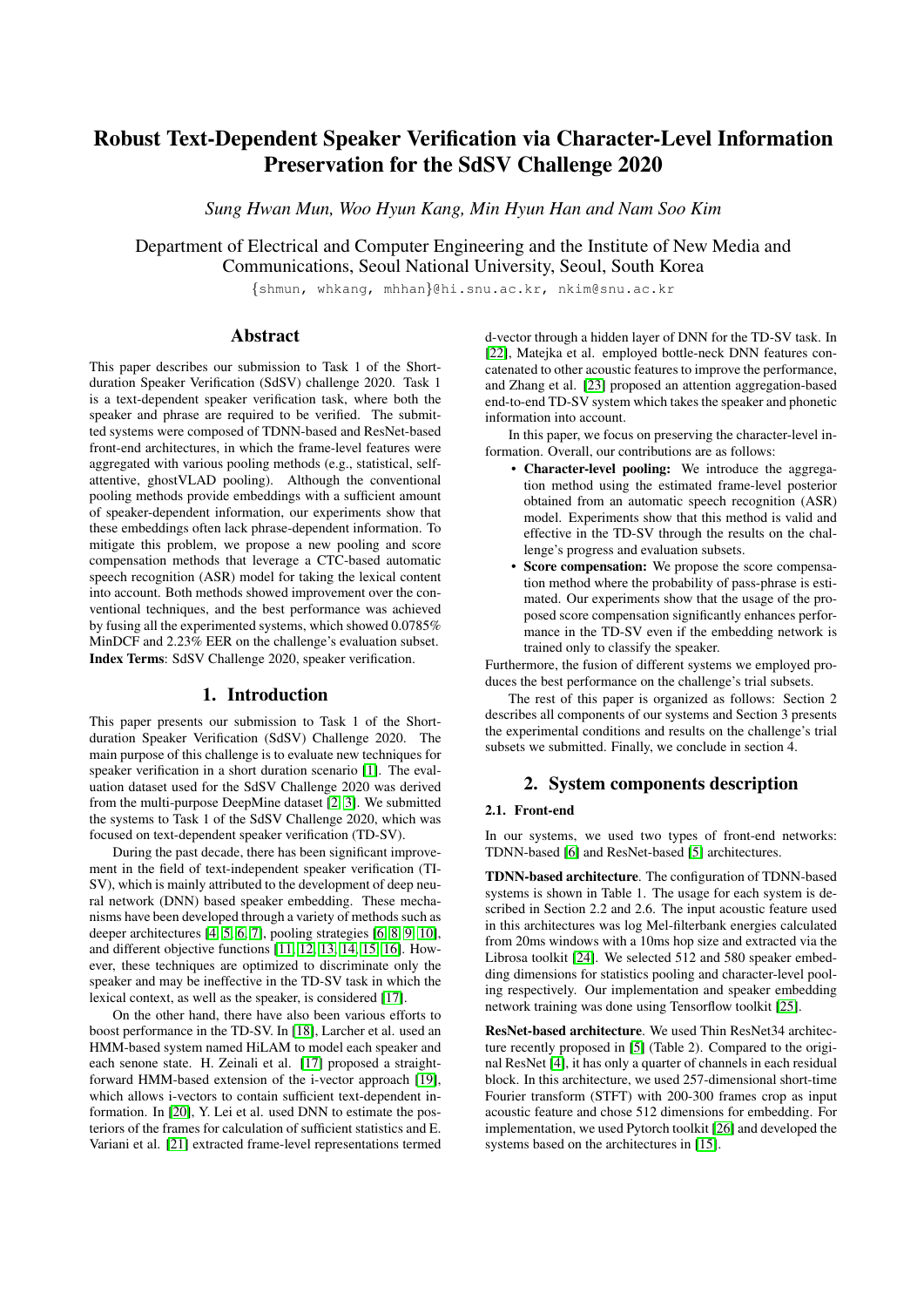Table 1: *TDNN-based front-end configuration for character-level pooling and score compensation.*  $(d \times n)$  *indicates concatenation of n vectors, where the dimensionality of each vector is d. T: The number of segment frames, N: The number of speakers, M: The number of phrase types, CLP: Character-Level Pooling, LC: Locally-Connected, FC: Fully-Connected, BN: Batch Normalization.*

| Layer                | Configuration for character-level pooling method |                    |                             | Configuration for score compensation method |                    |                            |  |
|----------------------|--------------------------------------------------|--------------------|-----------------------------|---------------------------------------------|--------------------|----------------------------|--|
|                      | <b>TDNN</b>                                      | Context            | <b>Output Size</b>          | <b>TDNN</b>                                 | <b>Context</b>     | <b>Output Size</b>         |  |
| Input                | Log Mel-FBANK                                    |                    | $64 \times T$               | Log Mel-FBANK                               |                    | $64 \times T$              |  |
| Frame1               | 512, stride 2, ReLU, BN                          | $5, [t-2 : t+2]$   | $512 \times T$              | 1536, stride 2, ReLU, BN                    | 5, $[t-2 : t+2]$   | $1536 \times T$            |  |
| Frame2               | 512, stride 1, ReLU, BN                          | $3, [t-2, t, t+2]$ | $512 \times T$              | 512, stride 1, ReLU, BN                     | $3, [t-2, t, t+2]$ | $512 \times T$             |  |
| Frame3               | 512, stride 1, ReLU, BN                          | $3, [t-3, t, t+3]$ | $512 \times T$              | 512, stride 1, ReLU, BN                     | $3, [t-3, t, t+3]$ | $512 \times T$             |  |
| Frame4               | 512, stride 1, ReLU, BN                          | 1, [t]             | $512 \times T$              | 256, stride 1, ReLU, BN                     | 1, [t]             | $256 \times T$             |  |
| Frame <sub>5</sub>   | 1536, stride 1, ReLU, BN                         | 1, [t]             | $1536 \times T$             | 256, stride 1, ReLU, BN                     | 1, [t]             | $256 \times T$             |  |
| Pooling              | CLP                                              | T, [1:T]           | $(1536 \times 29) \times 1$ | <b>CLP</b>                                  | T, [1:T]           | $(256 \times 29) \times 1$ |  |
| Segment1             | (speaker embedding)<br>LC.                       | T, [1:T]           | $(20 \times 29) \times 1$   | LC                                          | T, [1:T]           | $(20 \times 29) \times 1$  |  |
| Segment <sub>2</sub> | FC                                               | T, [1:T]           | $512 \times 1$              | FC                                          | T, [1:T]           | $512 \times 1$             |  |
| Softmax              | FC                                               | T, [1:T]           | $N \times 1$                | <i>(posterior of phrase)</i><br>FC          | T, [1:T]           | $M \times 1$               |  |

Table 2: *Thin ResNet34-based front-end configuration. All convolutional layers have 1 zero-padding.*

| Laver             | <b>Thin ResNet34</b>                                                                         | <b>Output Size</b>                                      |
|-------------------|----------------------------------------------------------------------------------------------|---------------------------------------------------------|
| Input             | STFT                                                                                         | $257 \times T \times 1$                                 |
| Conv1             | $7\times7$ , 16, stride 2<br>$3\times3$ , max pooling, stride 2                              | $129 \times T/2 \times 16$<br>$65 \times T/4 \times 16$ |
| Conv2             | $\begin{bmatrix} 3 \times 3, & 16 \\ 3 \times 3, & 16 \end{bmatrix}$<br>$\times$ 3, stride 1 | $65 \times T/4 \times 16$                               |
| Conv3             | $3 \times 3, 32$<br>$\times$ 4, stride 2<br>$3 \times 3, 32$                                 | $33 \times T/8 \times 32$                               |
| Conv4             | $\begin{bmatrix} 3 \times 3, & 64 \\ 3 \times 3, & 64 \end{bmatrix}$<br>$\times$ 6, stride 2 | $17 \times T/16 \times 64$                              |
| Conv <sub>5</sub> | $\begin{bmatrix} 3 \times 3, & 128 \\ 3 \times 3, & 128 \end{bmatrix} \times 3$ , stride 2   | $9 \times T/32 \times 128$                              |
| FC                | $9 \times 1$ , 512, stride 1                                                                 | $1 \times T/32 \times 512$                              |

### 2.2. Pooling methods

In the TI-SV task, various pooling mechanisms have been proposed such as statistics pooling [\[6\]](#page-4-5), self-attentive pooling [\[8\]](#page-4-7), learnable dictionary encoding (LDE) pooling [\[9\]](#page-4-8), mutual information neural estimate (MINE) based pooling [\[10\]](#page-4-9). In this work, we employed a variety of pooling methods proposed in the TI-SV task. On top of that, we propose a pooling strategy suitable for the TD-SV, i.e., character-level pooling, which leverages a frame-level probability distribution of each character estimated from the end-to-end based ASR model. The pooling methods we used are as follows:

- Statistics Pooling (SP) [\[6\]](#page-4-5)
- Self-Attentive Pooling (SAP) [\[8\]](#page-4-7)
- GhostVLAD Pooling (GVP) [\[9\]](#page-4-8)
- Character-Level Pooling (CLP)

Character-level pooling. To extract the utterance-level representation appropriate for the TD-SV, we exploit the character posterior probabilities of each frame-level feature. The probability of a character given a frame-level feature, i.e., the posterior, is denoted by:

$$
\pi_{k,i} = P(C = c_k | \mathbf{h_i}) \tag{1}
$$

where the set  $C = \{c_k | c_k \text{ is } k^{th} character, 1 \leq k \leq K\},\$ and  $h_i$  is the  $i^{th}$  frame-level feature with  $D_1$  dimensions where  $1 \leq i \leq T$ . K indicates the number of symbols in the character set, and T is the number of segment frames. To estimate  $\pi_{k,i}$ ,

we leveraged the decoder outputs of the end-to-end based ASR model, termed Jasper, proposed by [\[27\]](#page-4-26). Since this model was trained by using the Connectionist Temporal Classification (CTC) loss, our character set consisted of a total of 29 symbols including all alphabets (a-z), the space symbol, the apostrophe symbol and the blank symbol used by the CTC loss. Then, the aggregation for character-level representation is as follows:

$$
v_k = \frac{\sum_{i=1}^{T} \pi_{k,i} h_i + \tau}{\sum_{i=1}^{T} \pi_{k,i} + \tau}
$$
 (2)

$$
\mathbf{v} = \left(\mathbf{v_1}^T \mid \ldots \mid \mathbf{v_K}^T\right)^T \tag{3}
$$

where  $\tau$  is a constant added to avoid divergence. All the character-level representations are concatenated as  $v$ , and then it's passed through the locally-connected layer, which has Kpart fully-connected layers for reducing dimensions and taking character-level affine transformation.

$$
e_k = f(W_k v_k + b_k)
$$
 (4)

$$
\mathbf{e} = \left(\mathbf{e_1}^T \mid \ldots \mid \mathbf{e_K}^T\right)^T \tag{5}
$$

Where  $W_k$  and  $b_k$  indicate trainable parameters with  $D_2 \times D_1$ and  $D_2$  dimensions respectively and  $f(.)$  means a non-linear activation function. Finally, we can obtain an utterance-level embedding e (See Table 1).

#### 2.3. Objective functions

In our work, we made use of various objective functions conventionally used in speaker embedding training. Some variants of softmax-based classification loss were employed in our systems. Also, we used end-to-end based losses which directly optimize distance metrics such as Euclidean or Cosine distance. The objective functions used in the systems are as follows:

- Standard Softmax
- Additive Margin Softmax (AM-Softmax) [\[12,](#page-4-11) [13\]](#page-4-12)
- Additive Angular Margin Softmax (AAM-Softmax) [\[14\]](#page-4-13)
- Angular Prototypical Loss (A-Prototypical) [\[15\]](#page-4-14)
- Generalized End-to-End Loss (GE2E) [\[16\]](#page-4-15)

#### 2.4. Back-end

In the back-end module, we only used cosine similarity as a scoring method between the two speaker embeddings. No Linear Discriminant Analysis (LDA), Within-Class Covariance Normalization (WCCN), and Probabilistic Linear Discriminant Analysis (PLDA) was applied in this work.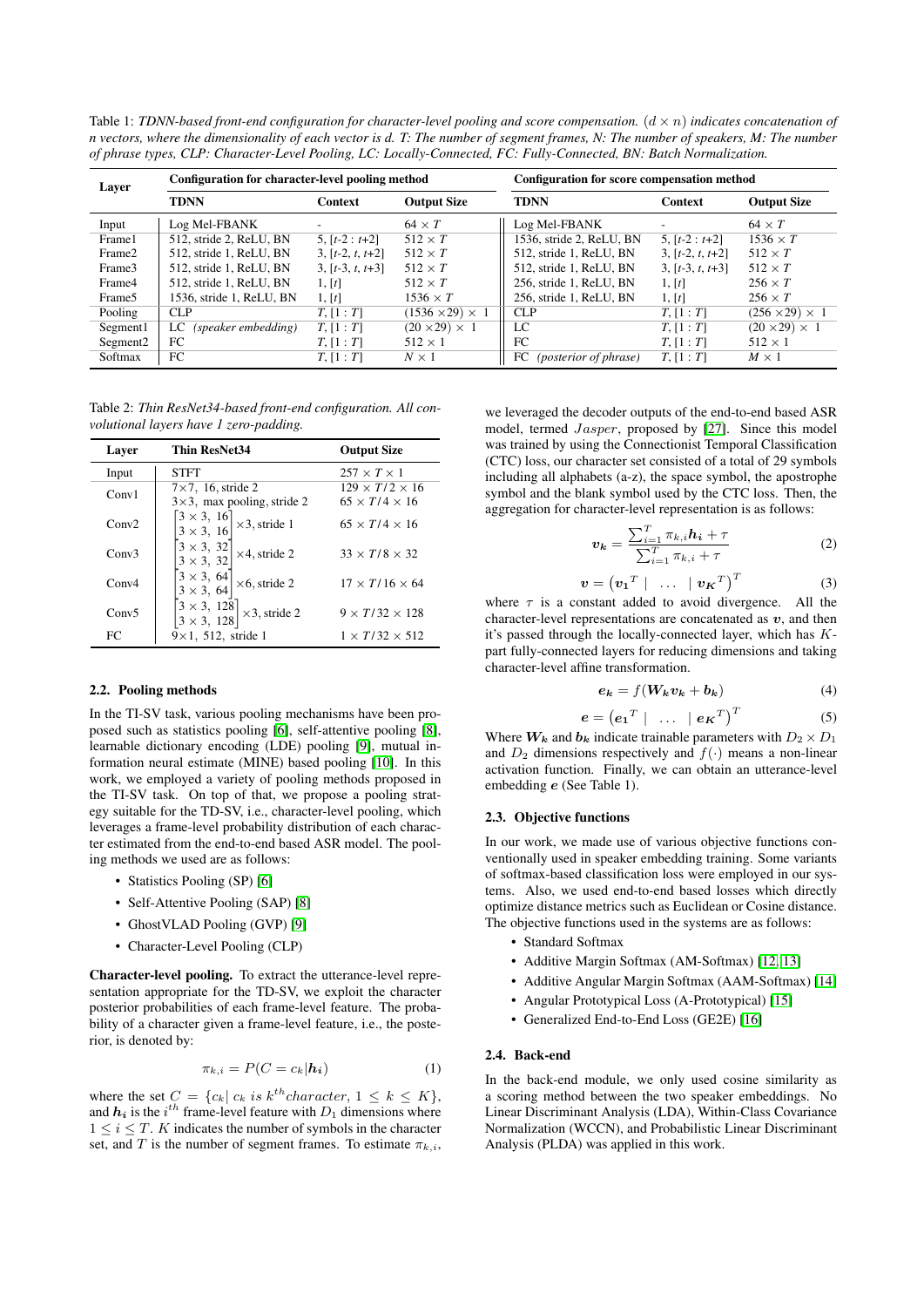| #        | <b>Front-End</b>     | <b>Objectives</b>                             | Pooling    | <b>Training Dataset</b>                              | <b>Progress subset</b>     |                         | <b>Evaluation subset</b>   |                         |
|----------|----------------------|-----------------------------------------------|------------|------------------------------------------------------|----------------------------|-------------------------|----------------------------|-------------------------|
|          |                      |                                               |            |                                                      | <b>MinDCF</b>              | EER[%]                  | <b>MinDCF</b>              | $EER[\%]$               |
| 2<br>3   | <b>TDNN</b>          | <b>Softmax</b>                                | <b>CLP</b> | Deep<br>Deep / Vox1<br>Deep / Vox1 / Vox2            | 0.3755<br>0.3571<br>0.4044 | 9.19<br>8.45<br>8.97    | 0.3775<br>0.3585<br>0.4066 | 9.18<br>8.48<br>9.00    |
| 4        | <b>TDNN</b>          | Softmax (TDT)                                 | <b>CLP</b> | Deep                                                 | 0.3547                     | 8.82                    | 0.3554                     | 8.88                    |
| 5<br>6   | <b>TDNN</b>          | Softmax                                       | <b>SP</b>  | Deep<br>Deep / $Vox1$<br>Deep / $Vox1$ / $Vox2$      | 0.8679<br>0.7636<br>0.6511 | 17.18<br>14.37<br>12.71 | 0.8688<br>0.7641<br>0.6539 | 17.25<br>14.45<br>12.77 |
| 8        | ResNet <sub>34</sub> | Softmax                                       | <b>GVP</b> | $V_0x2$                                              | 0.8891                     | 14.84                   | 0.8897                     | 14.87                   |
| 9<br>10  | ResNet <sub>34</sub> | AAM-Softmax                                   | <b>SAP</b> | Deep / $Vox1$ / $Vox2$<br>Deep / Vox1 / Vox2 / Libri | 0.9030<br>0.9157           | 16.09<br>16.39          | 0.9021<br>0.9159           | 16.12<br>16.45          |
| 11<br>12 | ResNet <sub>34</sub> | AM-Softmax                                    | SAP        | Deep / Vox1 / Vox2<br>Deep / Vox1 / Vox2 / Libri     | 0.8944<br>0.9195           | 15.76<br>16.42          | 0.8931<br>0.9181           | 15.84<br>16.47          |
| 13<br>14 | ResNet <sub>34</sub> | A-Prototypical                                | SAP        | $V_0x2$<br>Deep / Vox1 / Vox2                        | 0.7957<br>0.8659           | 13.35<br>15.92          | 0.7973<br>0.8652           | 13.33<br>15.98          |
| 15       | ResNet <sub>34</sub> | GE2E                                          | <b>SAP</b> | Deep / $Vox1$ / $Vox2$                               | 0.9226                     | 16.39                   | 0.9212                     | 16.45                   |
| 16       |                      | x-vector baseline ( <i>provided by SdSV</i> ) |            |                                                      | 0.5290                     | 9.05                    | 0.5287                     | 9.05                    |

Table 3: *Results on the Trial Subsets for the SdSV Challenge 2020 without AS-Norm & Score Compensation. TDT: Text-Dependent Training, Deep: DeepMine, Vox1: VoxCeleb1, Vox2: VoxCeleb2, Libri: LibriSpeech.*

#### 2.5. Score normalization

To minimize the domain mismatch (e.g., languages, recording environments, etc.) between the training and the evaluation set and to normalize the distribution of scores during fusion between different models, we used the Adaptive Symmetric Score Normalization (AS-Norm) [\[28\]](#page-4-27). We selected speaker-phrase dependent models in DeepMine Task1 Train Partition (i.e., indomain training data) as cohort set and used the most similar top 300 scoring files to calculate normalization variables of enrollment and test sets respectively.

#### 2.6. Score compensation

Since the TI-SV approaches focus on minimizing the withinspeaker variability, the embedding vectors may lack crucial information on the lexical content. Thus such embedding vectors are improper for the TD-SV experiments. To complement the lost contextual discriminability, we introduce a score compensation method. Firstly, we define the posterior of the phrase as follows:

$$
\boldsymbol{u}_{\boldsymbol{X}}=\big(\,P(U=u_1|\boldsymbol{X})\,,\;\;\ldots\;\;,\,P(U=u_M|\boldsymbol{X})\,\big)^T\quad \ \ (6)
$$

$$
\sum_{j=1}^{M} p(U = u_j | \bm{X}) = 1
$$
\n(7)

where the set  $U = \{u_j | u_j \text{ is } j^{th} \text{phrase}, 1 \leq j \leq M \},\$  $M$  is the number of phrase types in the TD-SV's dataset,  $\hat{X}$ is an acoustic feature such as MFCC. We estimate the posterior  $p(U = u<sub>i</sub>|X)$  using softmax layers of TDNN-based network. The architecture of this network is identical to the configuration of TDNN-based architecture for CLP but composed of smaller size layers to prevent overfitting (See Table 1). For training the network, we used DeepMine Task1 Train Partition which includes 10 types of phrases. Finally, we compute the compensation factor and the total score between  $X$  and  $Y$  as follows:

$$
s_{X,Y}^{phr} = \boldsymbol{u_X}^T \boldsymbol{u_Y} \tag{8}
$$

$$
s_{X,Y} = \tilde{s}_{X,Y}^{spk} + \alpha s_{X,Y}^{phr}
$$
 (9)

where  $s_{X,Y}^{phr}$  is compensation factor,  $\tilde{s}_{X,Y}^{spk}$  is the normalized (AS-Norm) score between embeddings of X and Y,  $\alpha$  is a scale factor, and  $s_{X,Y}$  is the total score between X and Y.

# 3. Experimental conditions and Analysis

# 3.1. Training condition

According to the fixed training condition of the challenge, we used the designated datasets for training our systems and utilized RSR2015 dataset [\[18\]](#page-4-17) as a validation set for monitoring. The training set for each system was the combination of different datasets and each training dataset is described as follows.

DeepMine (Task 1 Train Partition). This is the main dataset, i.e., in-domain data, of the SdSV Challenge. It contains 101,063 utterances from 963 speakers, which have five Persian and five English phrases. We used it for training (1) speaker embedding network and (2) estimating the posterior of phrase, and also as (3) cohort set to calculate parameters of AS-Norm.

VoxCeleb1 & 2. We used the development sets of Vox-Celeb1 [\[29\]](#page-4-28) and VoxCeleb2 [\[30\]](#page-4-29), which consist of 148,642 and 1,092,009 utterances from 1,211 and 5,994 speakers respectively. In our systems, they were used to train the speaker embedding networks.

LibriSpeech. To train the CTC-based ASR model, namely Jasper, which was utilized in character-level pooling and for estimating the posterior of phrase, we used the train-clean/other sets of LibriSpeech corpus [\[31\]](#page-4-30), which comprise 281,241 utterances from 2,338 speakers. Additionally, in some systems, we employed them for training speaker embedding networks.

#### 3.2. Trial condition

According to the trial condition of the challenge, the enrollment was accomplished using three utterances of a specific phrase for each model and among four types of trials in the TD-SV task, only Target-Correct, where the target speaker utters the correct pass-phrase, was considered as target and the rest was an imposter. The trial set was divided into two subsets: a progress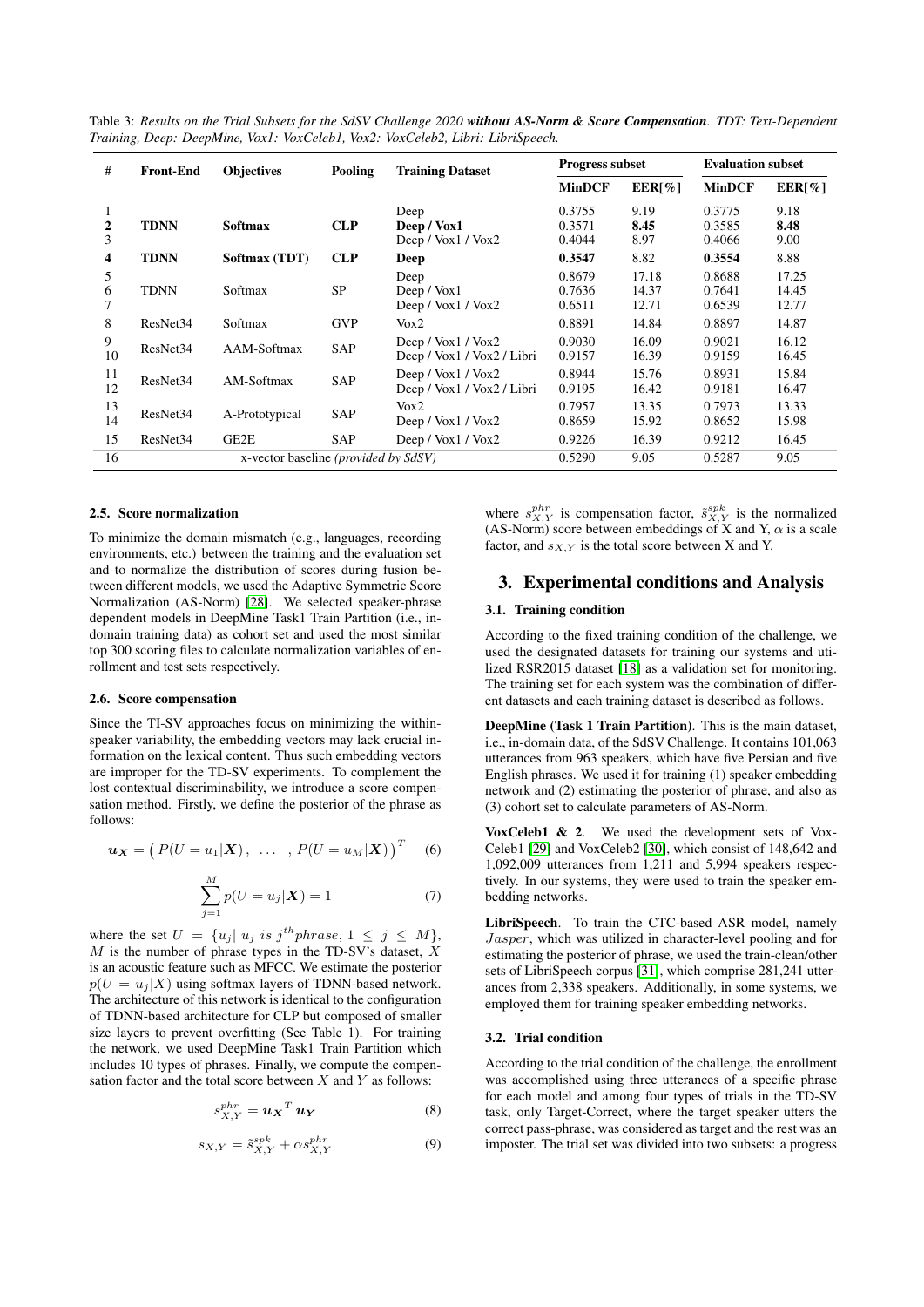| #           | <b>Front-End</b>                              | <b>Objectives</b> | Pooling                                | <b>Training Dataset</b>                              | <b>Progress subset</b>     |                      | <b>Evaluation subset</b>   |                      |
|-------------|-----------------------------------------------|-------------------|----------------------------------------|------------------------------------------------------|----------------------------|----------------------|----------------------------|----------------------|
|             |                                               |                   |                                        |                                                      | <b>MinDCF</b>              | EER[%]               | <b>MinDCF</b>              | EER[%]               |
| 1<br>2<br>3 | <b>TDNN</b>                                   | Softmax           | <b>CLP</b>                             | Deep<br>Deep / Vox1<br>Deep / Vox1 / Vox2            | 0.2164<br>0.1845<br>0.1892 | 5.79<br>4.72<br>4.91 | 0.2185<br>0.1856<br>0.1918 | 5.82<br>4.80<br>4.98 |
| 4           | <b>TDNN</b>                                   | Softmax (TDT)     | <b>CLP</b>                             | Deep                                                 | 0.2327                     | 5.88                 | 0.2333                     | 5.98                 |
| 5<br>6<br>7 | <b>TDNN</b>                                   | Softmax           | <b>SP</b>                              | Deep<br>Deep / $Vox1$<br>Deep / Vox1 / Vox2          | 0.2540<br>0.2069<br>0.1730 | 7.35<br>5.54<br>4.49 | 0.2554<br>0.2085<br>0.1753 | 7.42<br>5.63<br>4.55 |
| 8           | ResNet <sub>34</sub>                          | Softmax           | <b>GVP</b>                             | Vox2                                                 | 0.1993                     | 4.59                 | 0.2017                     | 4.65                 |
| 9<br>10     | ResNet34                                      | AAM-Softmax       | SAP                                    | Deep / $Vox1$ / $Vox2$<br>Deep / Vox1 / Vox2 / Libri | 0.1327<br>0.1321           | 3.15<br>3.30         | 0.1332<br>0.1325           | 3.21<br>3.33         |
| 11<br>12    | ResNet34                                      | <b>AM-Softmax</b> | <b>SAP</b>                             | Deep / Vox1 / Vox2<br>Deep / Vox1 / Vox2 / Libri     | 0.1299<br>0.1387           | 3.13<br>3.53         | 0.1307<br>0.1395           | 3.18<br>3.58         |
| 13<br>14    | ResNet <sub>34</sub>                          | A-Prototypical    | SAP                                    | $V_0x2$<br>Deep / $Vox1$ / $Vox2$                    | 0.1762<br>0.1647           | 3.99<br>3.83         | 0.1769<br>0.1654           | 3.96<br>3.85         |
| 15          | ResNet <sub>34</sub>                          | GE2E              | SAP                                    | Deep / $Vox1$ / $Vox2$                               | 0.1768                     | 4.08                 | 0.1778                     | 4.07                 |
| 16          | x-vector baseline ( <i>provided by SdSV</i> ) |                   |                                        | 0.5290                                               | 9.05                       | 0.5287               | 9.05                       |                      |
| 17          | i-vector/HMM baseline (provided by SdSV)      |                   |                                        | 0.1472                                               | 3.47                       | 0.1464               | 3.49                       |                      |
| 18          | Fusion of TDNNs $[1-7]$ <sup>†</sup>          |                   |                                        | 0.1242                                               | 3.50                       | 0.1257               | 3.55                       |                      |
| 19          | Fusion of ResNet34s $[8-14]$ <sup>†</sup>     |                   |                                        | 0.0940                                               | 2.40                       | 0.0942               | 2.42                       |                      |
| 20          |                                               |                   | Fusion of all systems $[1-14]^\dagger$ |                                                      | 0.0771                     | 2.18                 | 0.0785                     | 2.23                 |

Table 4: *Results on the Trial Subsets with AS-Norm & Score Compensation and the Fusions. †: Fusion is equal-weighted sum.*

subset (30%), and an evaluation subset (70%). The progress subset was used to monitor progress on the leaderboard, while the evaluation subset was used for the official results.

#### 3.3. Analysis

We analyzed two experimental scenarios. First, we verified the feasibility and effectiveness of the character-level pooling strategy for the TD-SV task through the results on the progress and evaluation subsets (Table 3). In the second experiment, we applied AS-Norm and score compensation to all the systems we used in the first experiment, to further boost the performance. Also, we fused different systems and confirmed the best primary system and single system on the progress and evaluation subsets in terms of MinDCF, which was the main metric for the challenge (Table 4). No preprocessing such as data augmentation or VAD was applied to the training and trial data.

Analysis of character-level pooling strategy (Table 3). Each subsystem (1-15) was composed of different front-ends, pooling techniques, objectives, and training datasets described in Section 2 and 3.1. Among them, system (5) utilized text-dependent training (TDT), which was jointly trained by combined classes of speaker and phrase (i.e., speakers  $\times$  phrases classes). In systems of (5-16), phrase information was not considered, since they were trained for TI-SV. For the reasons stated in Section 2.2, the character-level pooling methods (systems 1-4) showed improved performances compared with other systems in terms of 0.3554 MinDCF and 8.48% EER on the challenge's evaluation subsets (See Table 3).

Results using AS-Norm & score compensation (Table 4). We used AS-Norm and score compensation described in Sections 2.6 and 2.7 respectively, for improvement of performances. As you can see in Table 4, the performance of all systems was improved significantly. In particular, the performances of systems that didn't consider the lexical context (5-15) increased greatly,

compared to the character-level pooling systems (1-4), which showed minor improvement. The best performance of a single system was 0.1307 MinDCF and 3.18% EER on the evaluation subsets. From these results, we could interpret that the better the speaker is distinguished, the higher the performance can be achieved, when score compensation was applied. Finally, we performed the fusion by computing the equal-weighted sum of the scores of different systems, which were TDNN-based (18), ResNet-based (19), and all systems (20). Overall, the performance of ResNet-based systems outperformed TDNN-based systems in the case of both single systems and fusions, and the best primary system was the fusion of all systems. It obtained 0.0785 MinDCF and 2.23% EER on the evaluation subset.

# 4. Conclusions

In this paper, we described our submission to Task 1 of the SdSV Challenge 2020. We propose a new pooling and score compensation methods that leverage a CTC-based end-to-end ASR model for taking the lexical content into account. Our systems contained two front-end architectures and acoustic features, and various pooling methods including our proposal, and different objective functions. Experiments show that the usage of the proposed character-level pooling and score compensation methods significantly enhances text-dependent speaker verification performance. Finally, the best performance of the primary system was obtained through the fusion of all the experimented systems, which showed 0.0785% MinDCF and 2.23% EER on the challenge's evaluation subset.

# 5. Acknowledgements

This work was supported by the research fund of Signal Intelligence Research Center supervised by Defense Acquisition Program Administration and Agency for Defense Development of Korea.